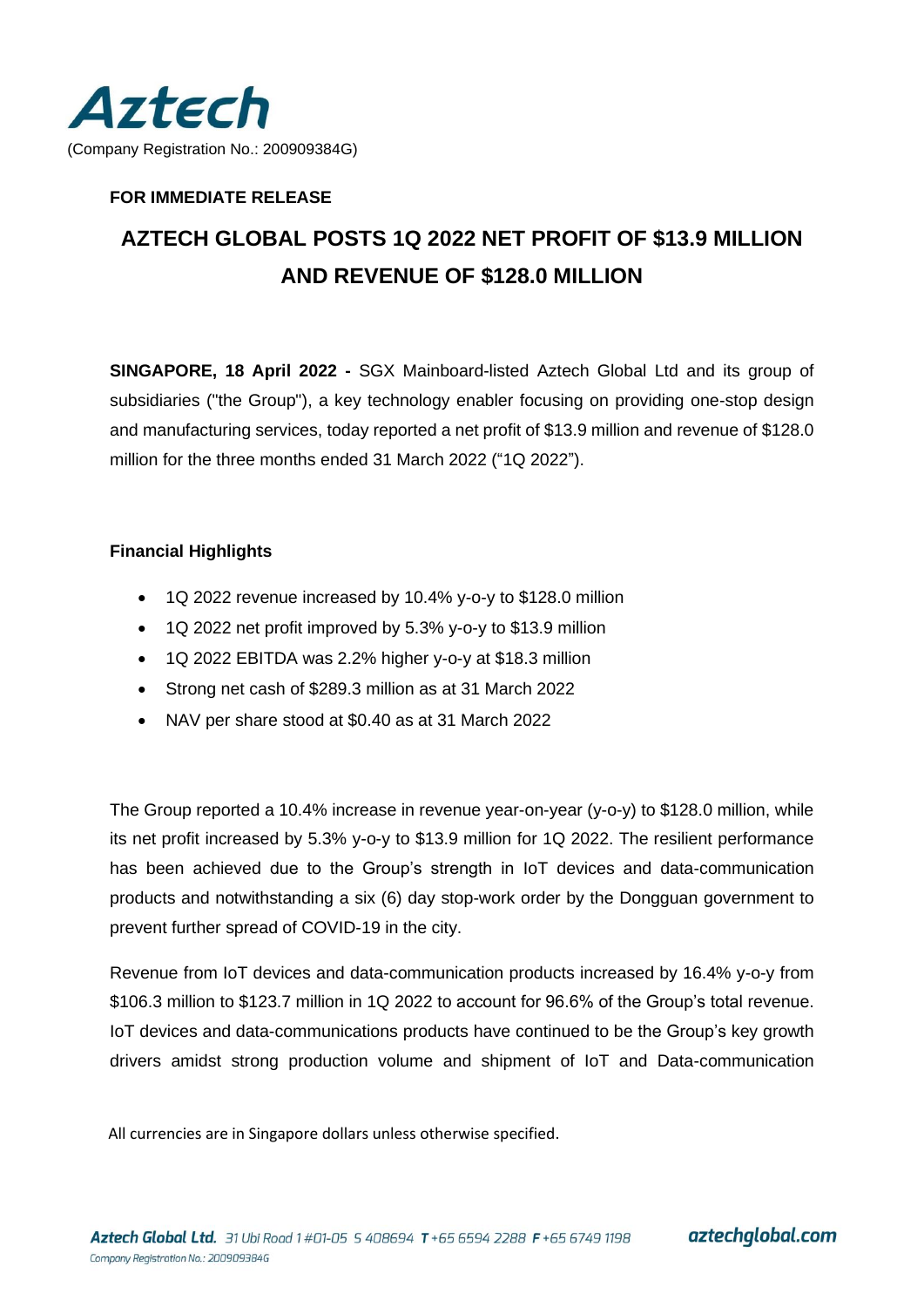

products to customers. Separately, LED lighting products contributed to the balance of the Group's 1Q 2022 revenue at \$4.3 million.

The improvement in revenue was, however, partly negated by inflationary cost pressures that led to margin compression of between 60- and 110-bps for EBITDA, pre-tax profit and net profit for 1Q 2022 compared with the same quarter a year ago. Hence, EBITDA grew by 2.2% to \$18.3 million, while profit before tax added 4.6% to \$15.9 million and net profit increased by 5.3% to \$13.9 million. Earnings per share for 1Q 2022 fell by 10.9% to 1.79 cents from 2.01 cents in 1Q 2021 mainly due to a 18% increase in the weighted average number of ordinary shares during this period.

## **Healthy Balance Sheet**

The Group's balance sheet remains healthy with cash and bank balances of \$298.6 million and a strong net cash of \$289.3 million as at 31 March 2022. Working capital increased from \$271.2 million as at 31 December 2021 to \$287.5 million as at 31 March 2022. In addition, the Group generated free cash flow of \$102.6 million for 1Q 2022.

As at 31 March 2022, NAV was at 40.0 cents a share, an increase of 2.0 cents from 38.0 cents as at 31 December 2021, while the Group's accumulated reserves rose by 15% to \$105.1 million before a dividend payout amounting to about \$38.6 million that is subject to shareholders' approval at the forthcoming AGM.

#### **Update on Order Book**

The Group's order book remains strong at \$677.4 million as at 31 March 2022. The Group has since received additional orders of \$35.6 million as at 18 April 2022. The majority of the \$713 million orders secured to date are scheduled for completion in FY2022<sup>1</sup>.

<sup>&</sup>lt;sup>1</sup> The Group's order book in respect as at any particular date is subject to changes in its customers' transactions and may not be indicative of *its revenue for any succeeding periods.* 

All currencies are in Singapore dollars unless otherwise specified.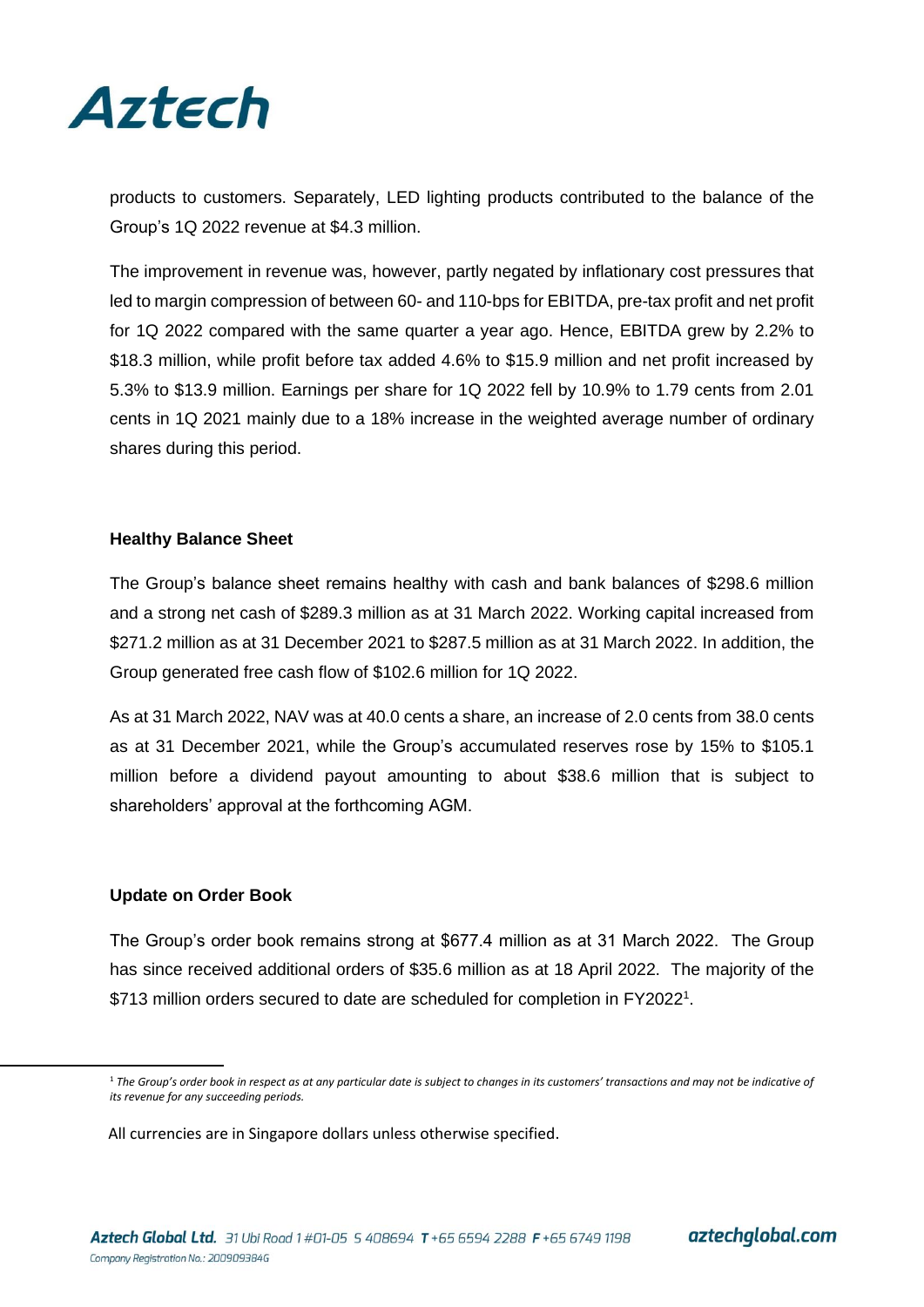

## **Outlook**

The electronics supply chain and the Group's operations remain vulnerable to new COVID-19 outbreaks in China and lockdowns. In view of the operational framework in which we operate, we have been managing customer orders and balancing them across our manufacturing plants worldwide to ensure timely delivery whilst safeguarding our employees' health and well-being. The Group will also continue its 3-Pronged approach to manage component tightness, which includes active collaborations with our customers on design changes to use alternative components.

Despite the various challenges to the electronics and data communications sector and the COVID-19 pandemic, the Group is committed to its five focuses of growing new IoT customers and products, deepening its manufacturing and IoT expertise, optimising factors of production and output, integrating sustainability into its business model and strategy, and continuing with its disciplined balance sheet and cost management to fortify its business resiliency.

With the above measures and focuses, the Group expects its business to benefit from the global demand for IoT devices, data communication products and smart lighting solutions<sup>2</sup> and the strong order book secured to date. The Group also believes its strong balance sheet will enable it to navigate this inflationary and uncertain landscape confidently.

**Aztech Global's Chairman and CEO Mr Michael Mun** commented, "We will continue to be vigilant and will respond to challenges in a measured manner, focusing on building our business fundamentals that will position us well to capture growth opportunities moving forward."

All currencies are in Singapore dollars unless otherwise specified.

<sup>2</sup> Facts & Factors, Jan 2022: Global IoT market is projected to grow at a 2021-2028 CAGR of 24.5% to US\$1,842 billion in 2028 **|** Fortune Business Insights, Jun 2021: Global IoT healthtech market is projected to grow at 2021-2028 CAGR of 25.9% from US\$89.07 billion to US\$446.52 billion **|** BlueWeave Consulting & Research, Dec 2021: Global automotive IoT market is estimated to grow at 2021-2028 CAGR of 25.5% from US\$58.7 billion to US\$286.8 billion **|** Verified Market Research, Jul 2021: Global consumer IoT market is estimated to grow at 2021-2028 CAGR of 16.7% to reach US\$153.8 billion in 2028 **|** Grand View Research, Jun 2021 Global industrial IoT market is estimated to grow at 2021-2028 CAGR of 22.8% to US\$1.11 trillion in 2028 **|** Grand View Research, Aug 2021: Smarting lighting market is projected to grow at 2021-2028 CAGR of 20.4% to US\$46.9 billion in 2028 **|** Grand View Research, Dec 2021: North America Smart home security camera is projected to grow at a 2021-2028 CAGR of 17.4% to US\$7.88 billion in 2028